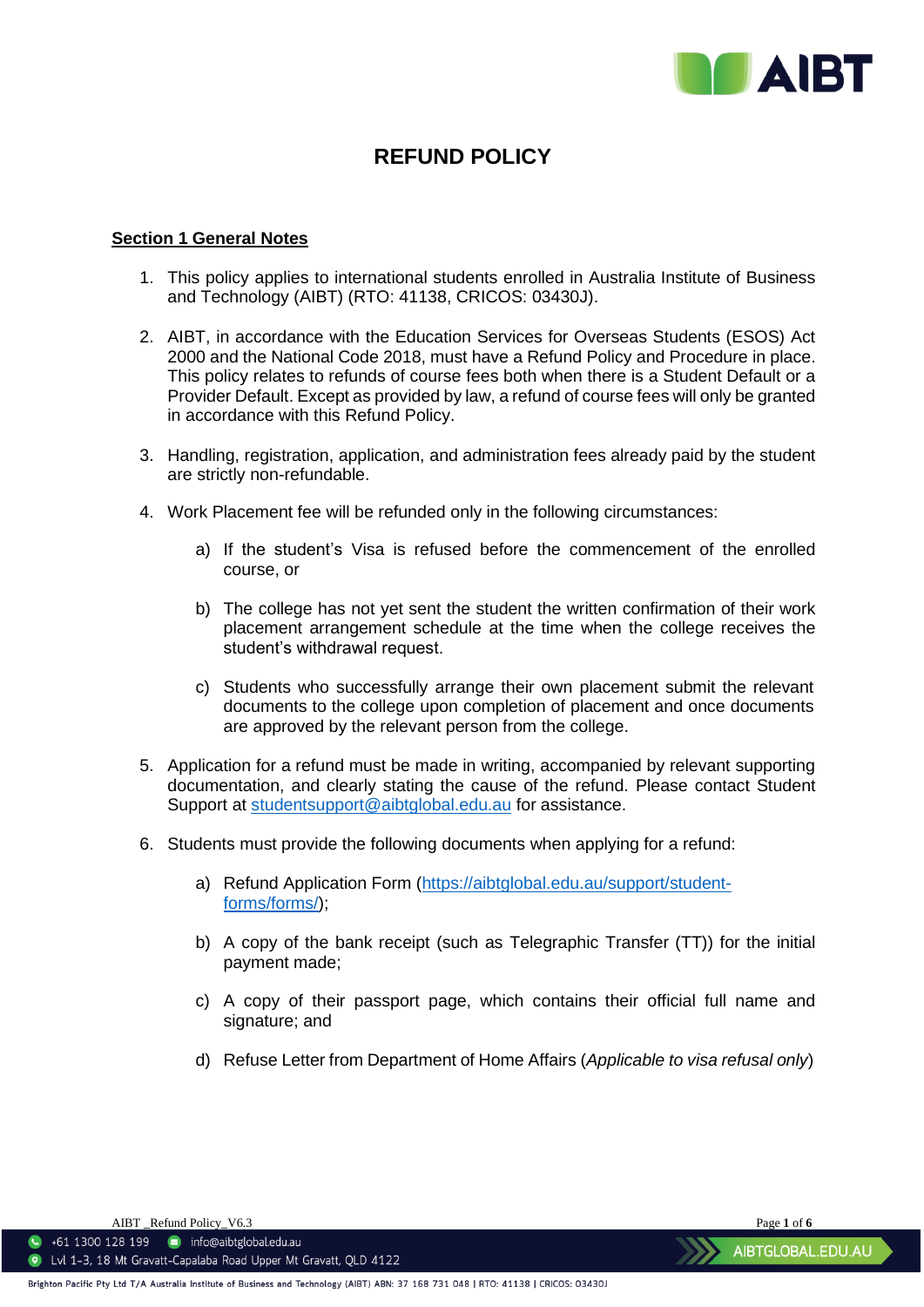

# *Definition:*

*College – means AIBT*

*Commencement of Course – refers to the commencement date as per CoE, or Letter of Offer where CoE is not applicable*

*Course Fee – comprises tuition fee and material fee (if applicable)*

*Offshore Student – is an international student who does not hold a current Australian Visa or is not in Australia while applying to be enrolled into AIBT*

*Onshore Student – is an international student who holds a current Australian Visa and is in Australia while applying to be enrolled into AIBT*

*Payment Period – A discrete period within a course. A payment period is deemed to be 3 months. The last payment period in a course may be less than 3 months. As an example, a 12-month course has 4 payment periods, each payment period represents three months; an 8-month course has 3 payment periods, the first two payment periods represent 3 months each, and the third payment period represents 2 months.*

*Current Payment period – is the payment period where the date of your withdrawal request received by the college falls in. See below example for a 12-month course from 01/07/2020 to 30/06/2021:*

| <b>Course duration</b>    | <b>Payment</b><br>period | Date of withdrawal<br>request received | <b>Determination of Current</b><br><b>Payment period</b> |
|---------------------------|--------------------------|----------------------------------------|----------------------------------------------------------|
| 01/07/2020 - 30/09/2020   |                          | 15/08/2020                             | <b>Current Payment period</b>                            |
| $01/10/2020 - 31/12/2020$ |                          | 13/11/2020                             | <b>Current Payment period</b>                            |
| $01/01/2021 - 31/03/2021$ |                          | 05/01/2021                             | <b>Current Payment period</b>                            |
| $01/04/2021 - 30/06/2021$ |                          | 09/05/2021                             | <b>Current Payment period</b>                            |

*Subsequent Payment period – the payment period(s) after the Current Payment period*

## **Section 2 Visa Refusal**

## **2.1 Visa refusal before the commencement of the course:**

• The refund will be 100% of the course fee, and OSHC fee (if any) paid in advance.

# **2.2 Visa refusal due to fraudulent or bogus documentation or misleading information provided by the student:**

• No Refund

*Note: The college retains the right to refuse an application, withdraw an offer of admission or cancel admission without refund, where the applicant has provided incomplete, misleading, or fraudulent documentation. No refund will be given where a visa application is refused on the grounds of fraud, provision of incorrect, false, or misleading information, or where conditions described by the Department of Immigration and Border Protection have not been met.* 

AIBT \_Refund Policy\_V6.3 Page **2** of **6**

 $\bullet$  +61 1300 128 199  $\bullet$  info@aibtglobal.edu.au 122 Lvl 1-3, 18 Mt Gravatt-Capalaba Road Upper Mt Gravatt, QLD 4122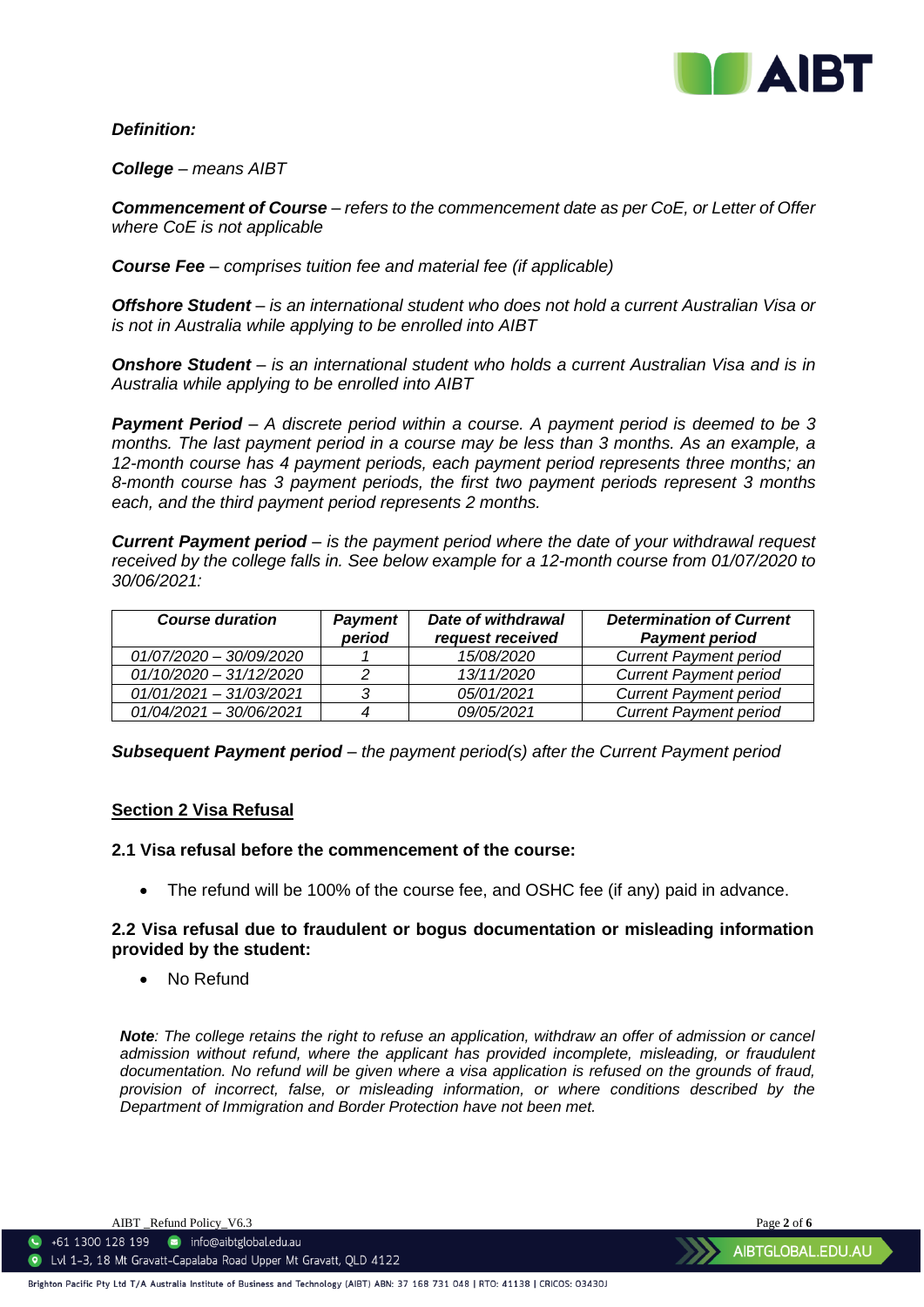

AIBTGLOBAL.EDU.AU

## **2.3 Visa refusal after commencement of the course:**

- Course fees will be refunded from the day of the student default, as per Section 7 of the ESOS Act (Calculation of Refund) Specification 2014. The student will be refunded the weekly course fees multiplied by the number of weeks the student is in default.
- The calculation of refund, in this case, is guided by *Explanatory Guidance on the Education Services for Overseas Students (Calculation of Refund) Specification 2014*:

## *Refund calculation under section 10 of the refund specification*:

- a) Weekly course fee = (total course fee/number of calendar days in the course)  $\times 7$
- b) Weeks in default period  $=$ number of calendar days from the default day to the end of the period to which the payment relates

7

c) Weekly course fee  $\times$  weeks in default period = Refund amount

*Note: Offshore students may be entitled to a full refund of the prepaid course fees if the visa is refused within 31 days after the course commencement date and the offshore student has not arrived in Australia and commenced the course.*

# **Section 3 Student Default**

In accordance with section 47A of the ESOS Act, student default occurs when:

- a) The student does not start the course on the course commencement day and has not notified college prior to the commencement of the course; or
- b) The student withdraws from the course, either before or after the course commencement day; or
- c) The student fails to pay an amount they were liable to pay to the college, directly or indirectly; or
- d) The student breaches a condition of a student visa; or
- e) Misconduct or Misbehaviour by the student.
- f) Abandonment of studies where a student abandons their course without formally cancelling their enrolment with the college; or where a student has received a packaged offer for a combination of courses and does not commence in the second or subsequent course.

# **3.1 Where student enrolment is terminated by college due to student default (with exception in clause 3.3 b) after the commencement of the course:**

• No refund for the course fee paid for the current payment period where the student visa cancellation/refusal date falls in. Course fees paid for the subsequent payment period(s) will be refunded, less a withdrawal processing fee of \$200.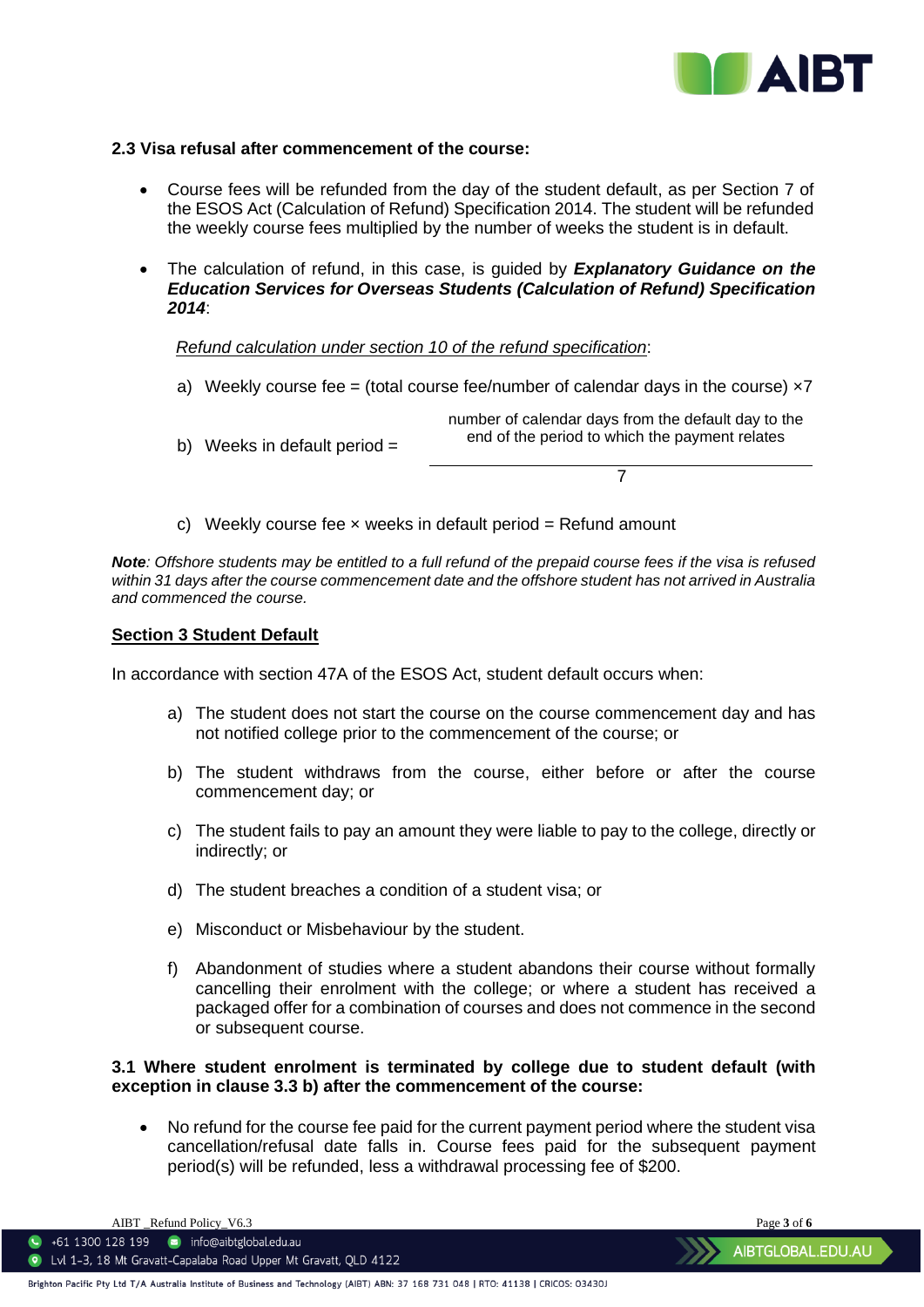

## **3.2 Where a student withdraws from the course before the course commencement date, and the written withdrawal/refund request received by the college is:**

- a) More than 4 weeks before the course commencement date, we will refund 100% of all paid course fee (and OSHC fee if paid) less a withdrawal processing fee of \$200 (*with exception in clause 3.2 (d)*);
- b) More than 2 weeks and up to 4 weeks before the course commencement date, we will refund 80% of the first payment period of your course fee paid and 100% of the subsequent payment period of your course fees paid (if any), less a withdrawal processing fee of \$200 (*with exception in clause 3.2 (d)*);
- c) 2 weeks or less before the course commencement date, no refund will be given for the first payment period of your course fee paid; we will refund 100% of the subsequent payment period of course fees paid, less a withdrawal processing fee of \$200 (*with exception in clause 3.2 (d)*);
- d) If the student is an onshore student whose course enrolment does not require CoE,
	- no refund will be given, and no withdrawal processing fee will be charged if the written withdrawal/refund request received by the college is 4 weeks or less before the course commencement date;
	- 40% of the paid course fee will be refunded if the written withdrawal/refund request received by the college is more than 4 weeks before the course commencement date.

# **3.3 Where a student withdraws from the course after course commencement date:**

- a) No refund will be given for the current payment period; we will refund 100% of all paid course fees for the subsequent payment period(s), less a withdrawal processing fee of \$200, with the exception below.
- b) If the student is an onshore student whose course enrolment does not require CoE, no refund will be given, and no withdrawal processing fee will be charged.

## **3.4 Where a student withdraws from the course after the course commencement date, the student is liable to pay the full course fee for the period up to and including the current payment period, plus a withdrawal processing fee of \$200.**

## **3.5 Exception**

If a withdrawal is due to compassionate grounds or compelling reasons beyond the student's control, the refund request must include supporting documentation.

Such reasons are listed below:

- In the case of serious illness verified by a medical certificate
- Family or personal tragedy
- Acts of God
- Acts of Government authorities, for example, where the student is prevented from commencing studies in the agreed course of study.

AIBT \_Refund Policy\_V6.3 Page **4** of **6**

 $\bullet$  +61 1300 128 199  $\bullet$  info@aibtglobal.edu.au O Lvl 1-3, 18 Mt Gravatt-Capalaba Road Upper Mt Gravatt, QLD 4122

AIBTGLOBAL.EDU.AU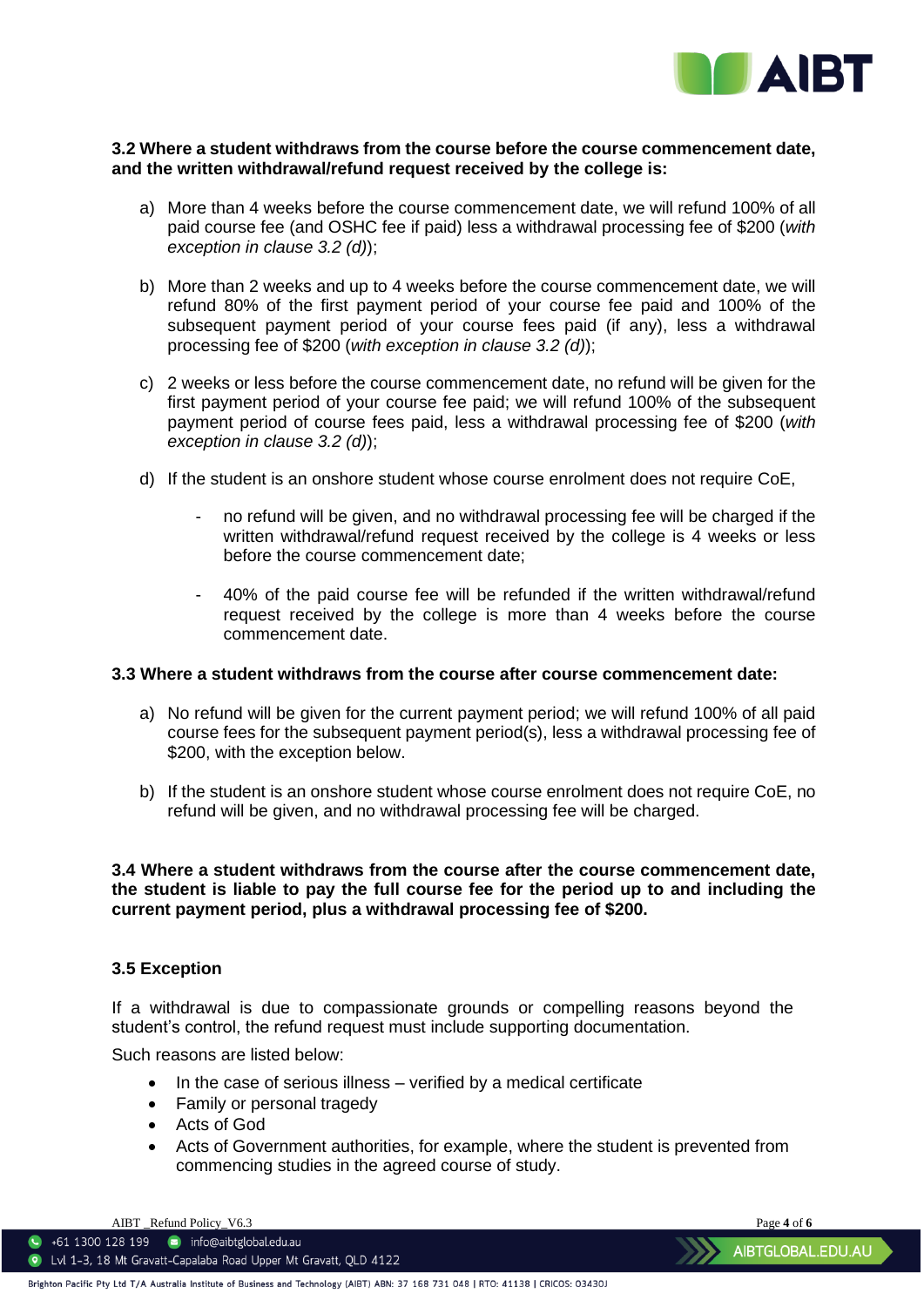

Whether the above cases are accepted by the college are at the strict discretion of the college's management.

The refund will be 100% of the course fee paid if the refund request is received before or on the commencement date of the course.

If the refund request is received after the course commencement date, the refund will be the total course fees paid less the proportioned amount for the period that the course duration has elapsed (refer to calculation guidance in clause 2.3)

**If the student wishes to make a complaint or lodge an appeal against a refund decision, they are to follow the Student Complaints and Appeals Policy and Procedure, which can be found at:** [https://aibtglobal.edu.au/support/complaint/.](https://aibtglobal.edu.au/support/complaint/)

#### **Section 4 Provider Default**

#### **4.1 In the event that the college is unable to deliver the course in full:**

The student will be offered a refund of the unspent pre-paid course fees, according to section 7 of the Education Services for Overseas Students Specification 2014:

- Course fee per week  $=$ Pre-paid amount for a particular period / Number of weeks to which the payment relates
- The refund amount  $=$ Course fee per week  $x$  number of weeks between the date of default and the end of the period to which the payment relates

## **Section 5 Remittance of refunds**

## **5.1 Currency**

Please be aware that all refunds will be in Australian dollars (AUD) only and will be subject to the currency exchange rate at the time of the refund. The transaction fees charged by financial institutions will be deducted from the refund amount.

International refunds to overseas bank accounts will have the AUD amount converted into the currency of the country where the beneficiary bank account is held or USD if the local currency is not available.

Where the beneficiary has an AUD bank account overseas, this should be communicated via the Request for Refund form to indicate these payments should not be converted. To transmit a refund to an international bank account, a bank fee of up to AUD20 may be deducted from the refund amount. There may be additional fees charged by the recipient's financial institution. The recipient of the payment may incur additional bank charges.

These charges are imposed by the foreign banking institution and are deducted from the payment made by the College. The College has no control over such charges and therefore does not bear any responsibility for amounts deducted or exchange rate differences that have occurred when undertaking foreign currency exchange.

AIBT \_Refund Policy\_V6.3 Page **5** of **6**

 $\bullet$  +61 1300 128 199  $\bullet$  info@aibtglobal.edu.au O Lvl 1-3, 18 Mt Gravatt-Capalaba Road Upper Mt Gravatt, QLD 4122

Brighton Pacific Pty Ltd T/A Australia Institute of Business and Technology (AIBT) ABN: 37 168 731 048 | RTO: 41138 | CRICOS: 03430J